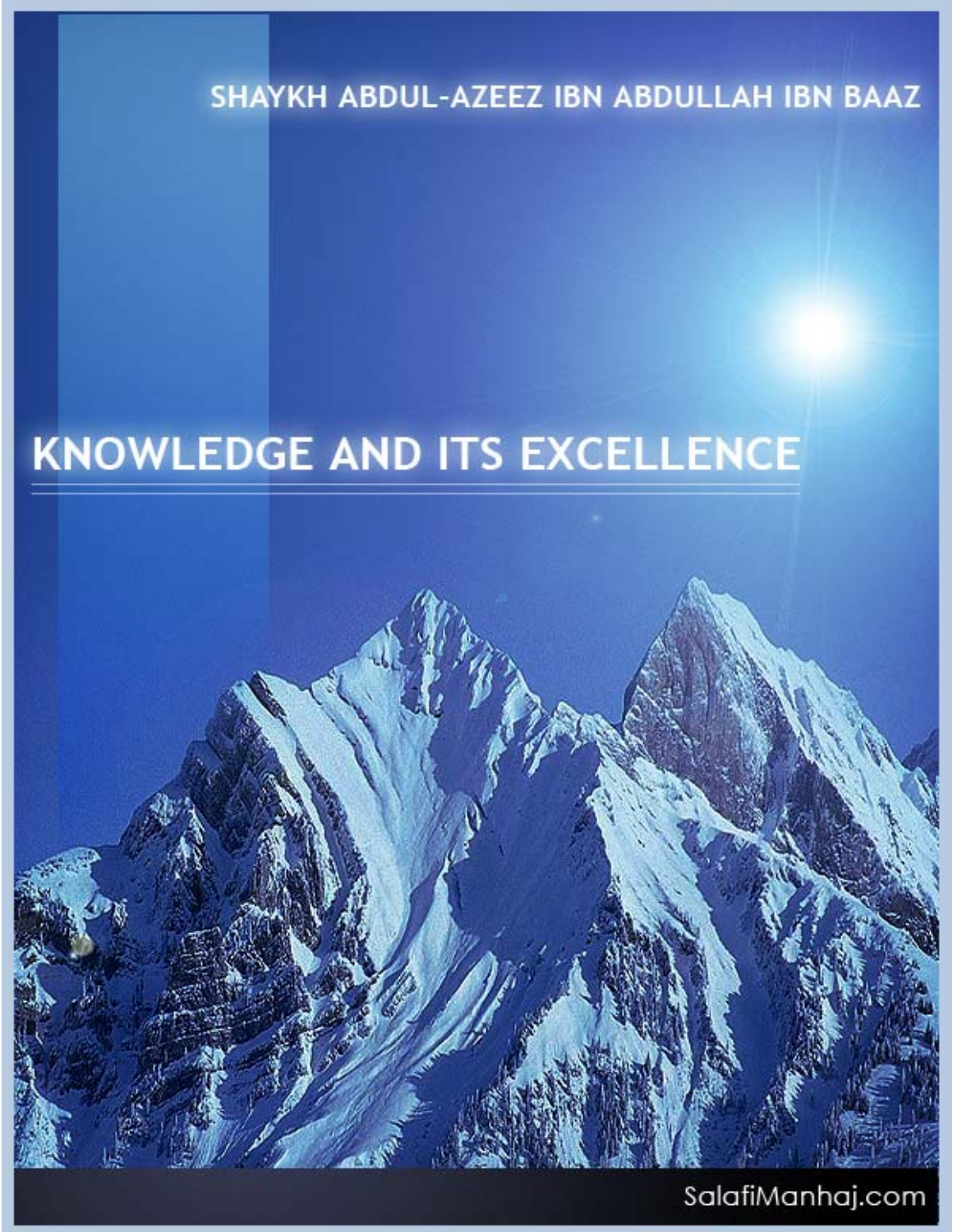#### **©** Copyright **SalafiManhaj** 2004

#### URL: **www.SalafiManhaj.com**

E-mail: admin@salafimanhaj.com

Important Note:

The following document is an on-line book publishing of www.SalafiManhaj.com. This book was formatted and designed specifically for being placed on the Web and for its easy and convenient distribution. At the time of this e-book publishing, we are not aware of any other book similar to it, in terms of its translation from its original Arabic source. Since this book was prepared for free on-line distribution we grant permission for it to be printed, disbursed, photocopied, reproduced and/or distributed by electronic means for the purpose of spreading its content and not for the purpose of gaining a profit, unless a specific request is sent to the publishers and permission is granted.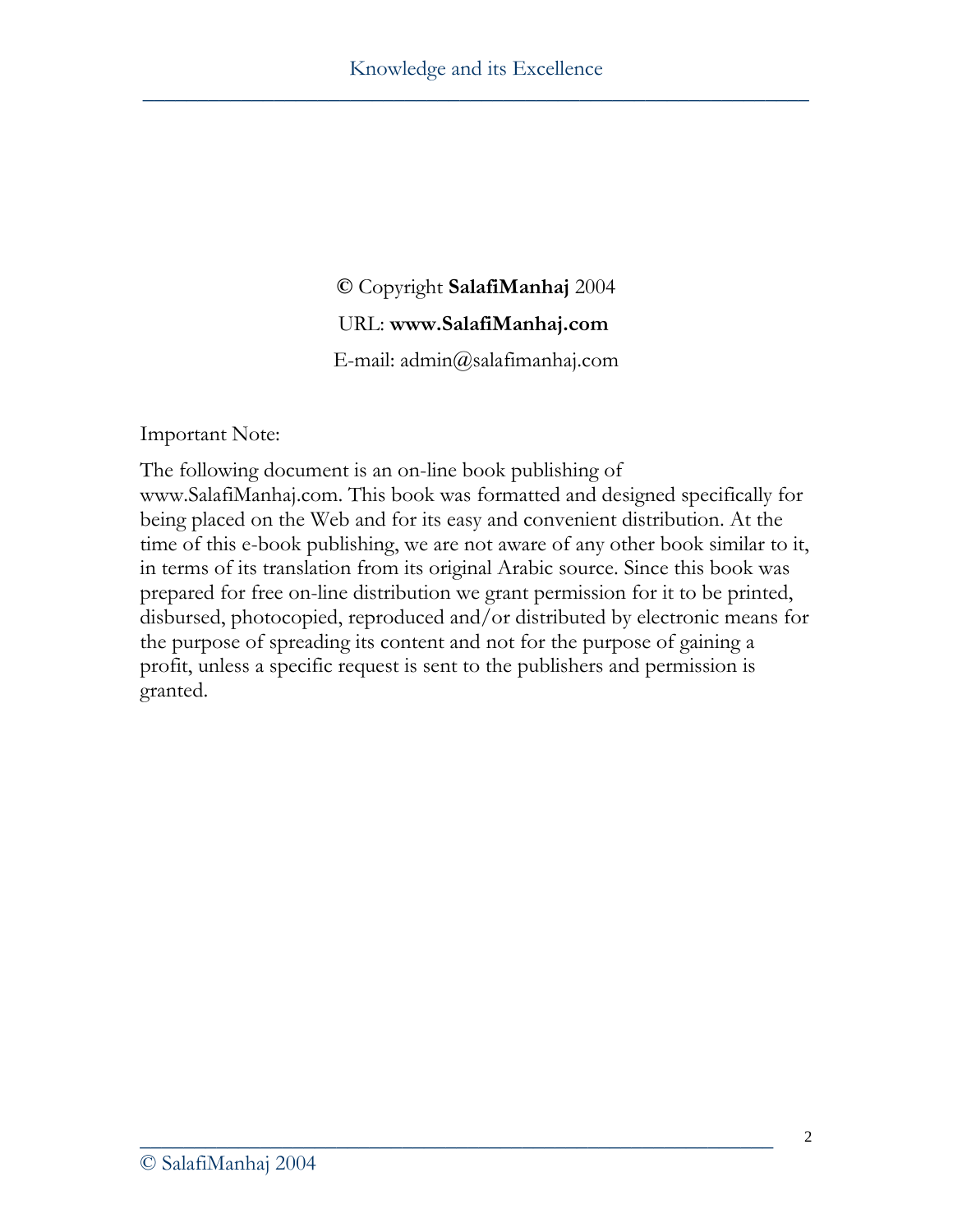## KNOWLEDGE AND ITS EXCELLENCE by Shaykh Abdul-Azeez Ibn Abdullaah Ibn Baaz

Allah created the creation to worship Him alone, without any partners. He sent the Messengers for this great matter, to call the people to the worship of Allah, and to teach them the Shar'eeah of Allah. He revealed Books of which the greatest and most noble is the Qur'an, for the purpose of teaching, explaining and understanding the religion, so that the creation learns their religion, and recognises what Allah has obligated upon them, and refrains from that which Allah has made unlawful for them.

Allah says in the Qur'an,

**"And I have not created the Jinn and mankind except for my worship"**  Surah Zaariyat 51:56

He says,

### **"O people worship your Lord who has created you and those before you so that you may become pious."**  Surah al-Baqarah 2:21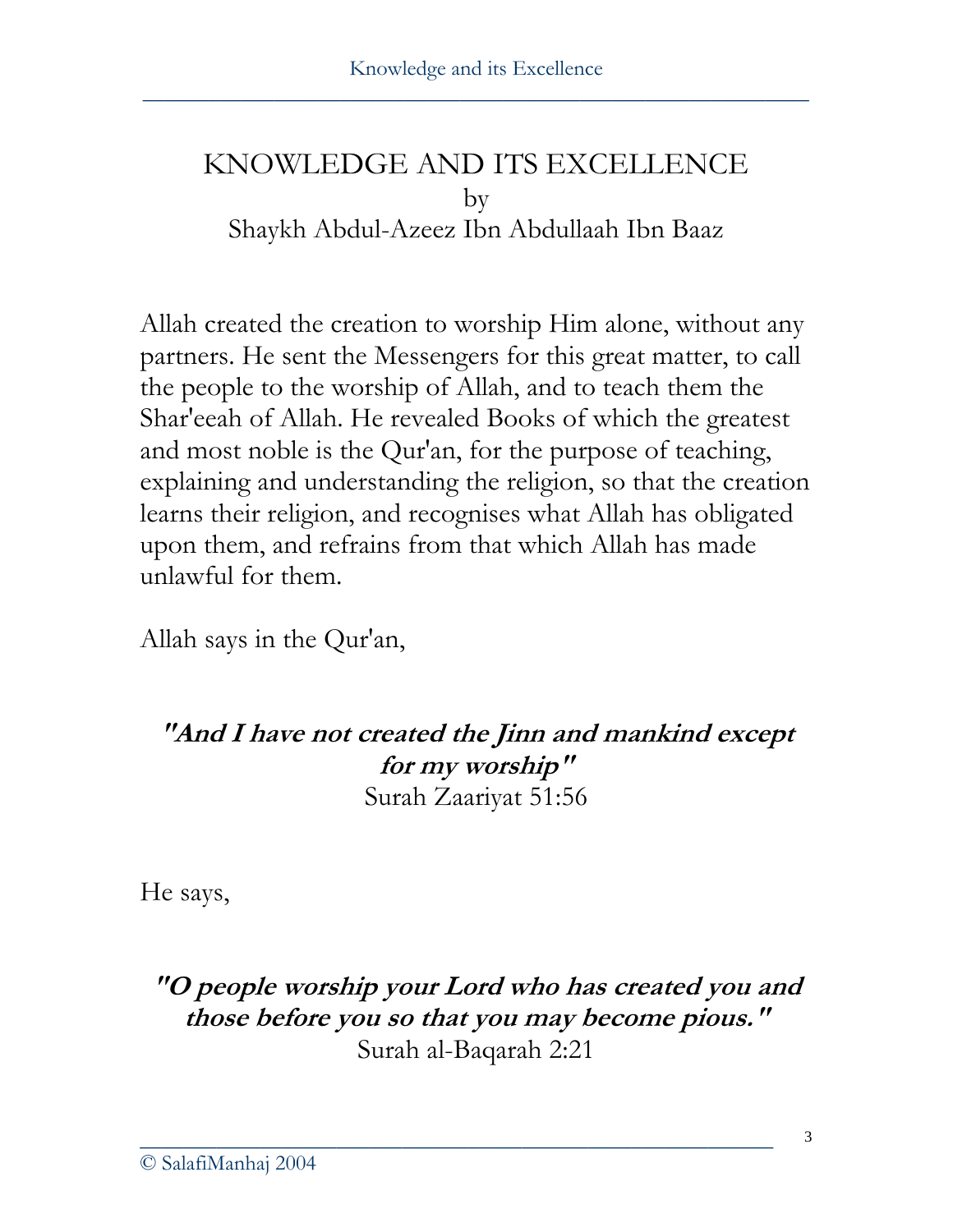He says,

#### **"And verily we have sent among every ummah (nation) a messenger proclaiming, "Worship Allah, and avoid Taghut" (false dieties)**  Surah An-Nahl 16:36

He says,

#### **"And we did not send a messenger before you except we revealed to him, that there is no God except Me, so worship Me."**  Surah Anbiyaa 21:25

He says,

**"A book whereof the verses are explained in detail-a Qur'an in arabic for people who know."**  Surah Fussilat 41:3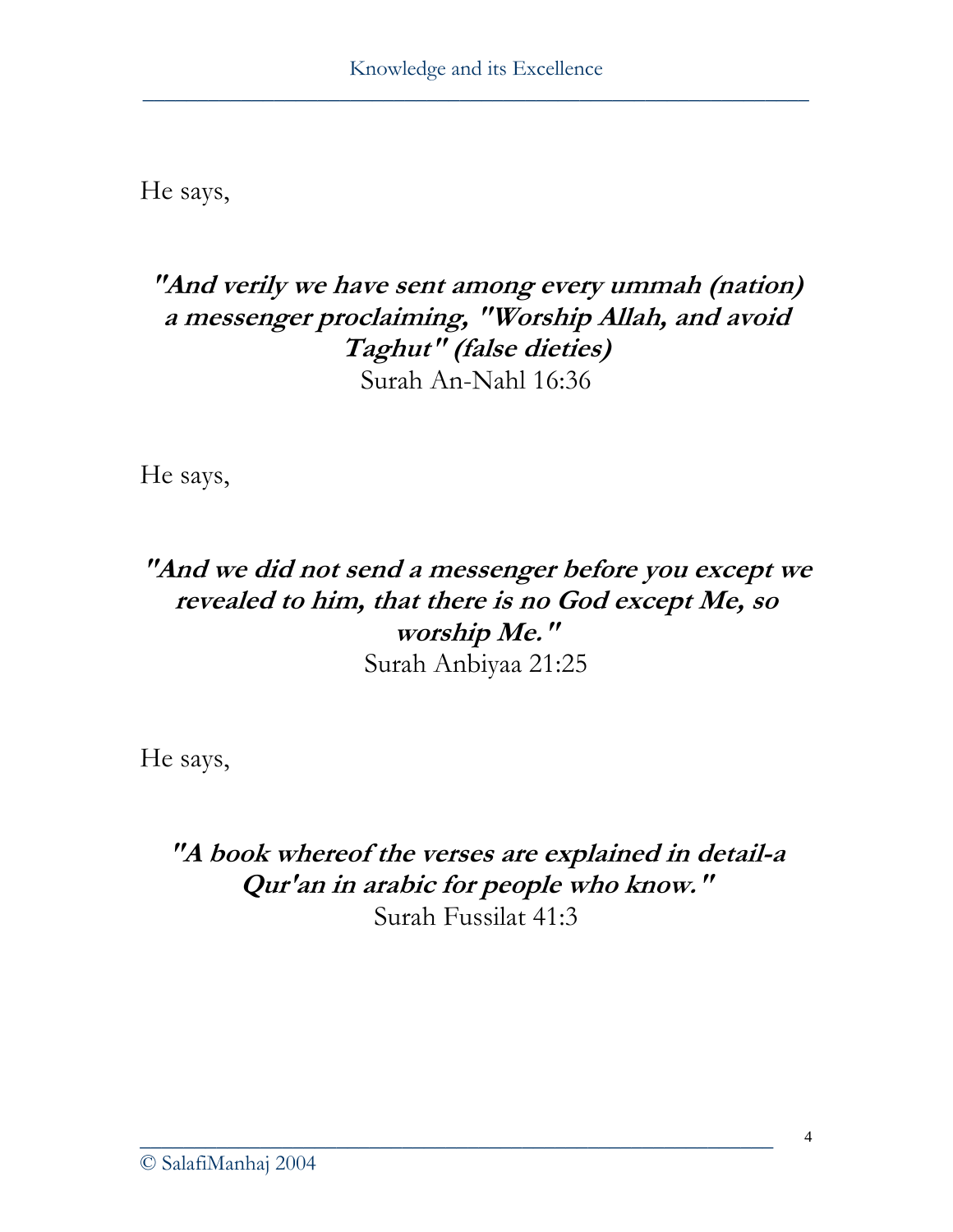He says,

#### **"A Book which we have sent down to you full of blessings, that they may ponder over its verses, and that men of understanding may remember."**  Surah Saad 38:29

He says,

#### **"A Book which we have revealed to you, so that you may take the people out of the darkness and bring them into the light by their Lords permission to the path of the Almighty, the Owner of all Praise."**  Surah Ibraheem 14:1

He says,

**"Follow what has been sent down to you from your Lord, and follow not any protectors or helpers beside Him (Allah). Little do you remember."**  Surah Al-A'raf 7:3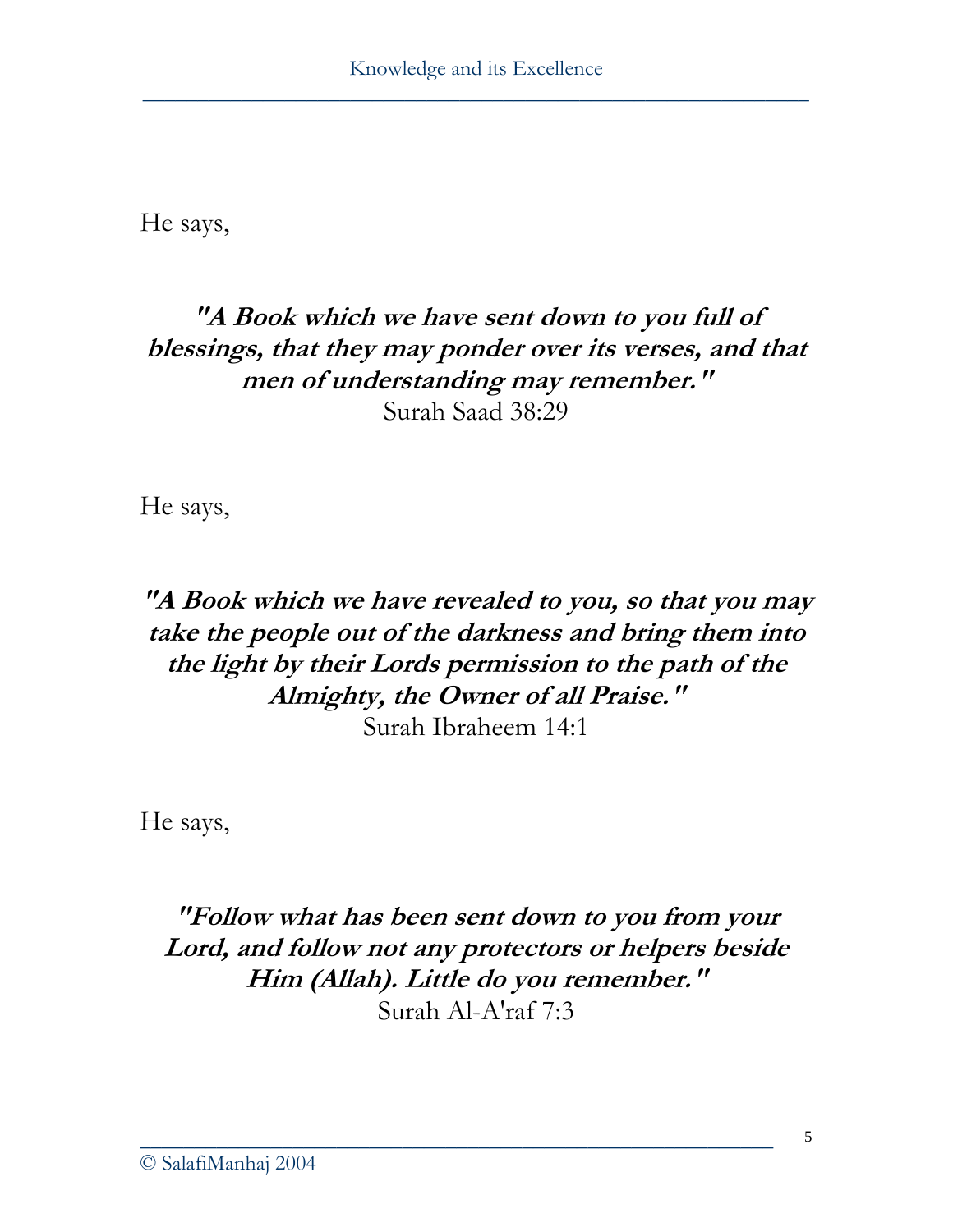Allah sent the Messengers and revealed Books for this great matter, to worship Him alone, without any partners. To fulfil His rights and to stay away from His prohibitions. Upon all of the creation is the obligation to learn and understand their religion. It is upon everyone, both men and women to understand their religion. Upon them is to learn that which will enable them to remove their ignorance of matters, this is obligatory upon everyone, because you are created to worship Allah.

Their is no way to recognise this worship except by learning and understanding the religion. It is obligatory upon everyone to learn the religion and not be ignorant of how to pray, fast, give zakat, perform the Hajj, how to command with the good, refrain from the evil, how to teach their children, how to help their family and how to stay away from that which is unlawful.

The Prophet said, "Whenever Allah desires good for a person He gives him the understanding of the deen." (al-Bukharee)

The meaning of this hadeeth is that whoever doesn't make an effort to learn and understand his religion, then Allah has not desired good for such a person, and their is no power or movement except by Allahs will. Whoever is happy with remaining in ignorance, by turning away and not making an effort to understand the religion, Allah has not wished good for such a person. These are signs of being destroyed. It is obligatory to learn, understand and have clarity in the religion.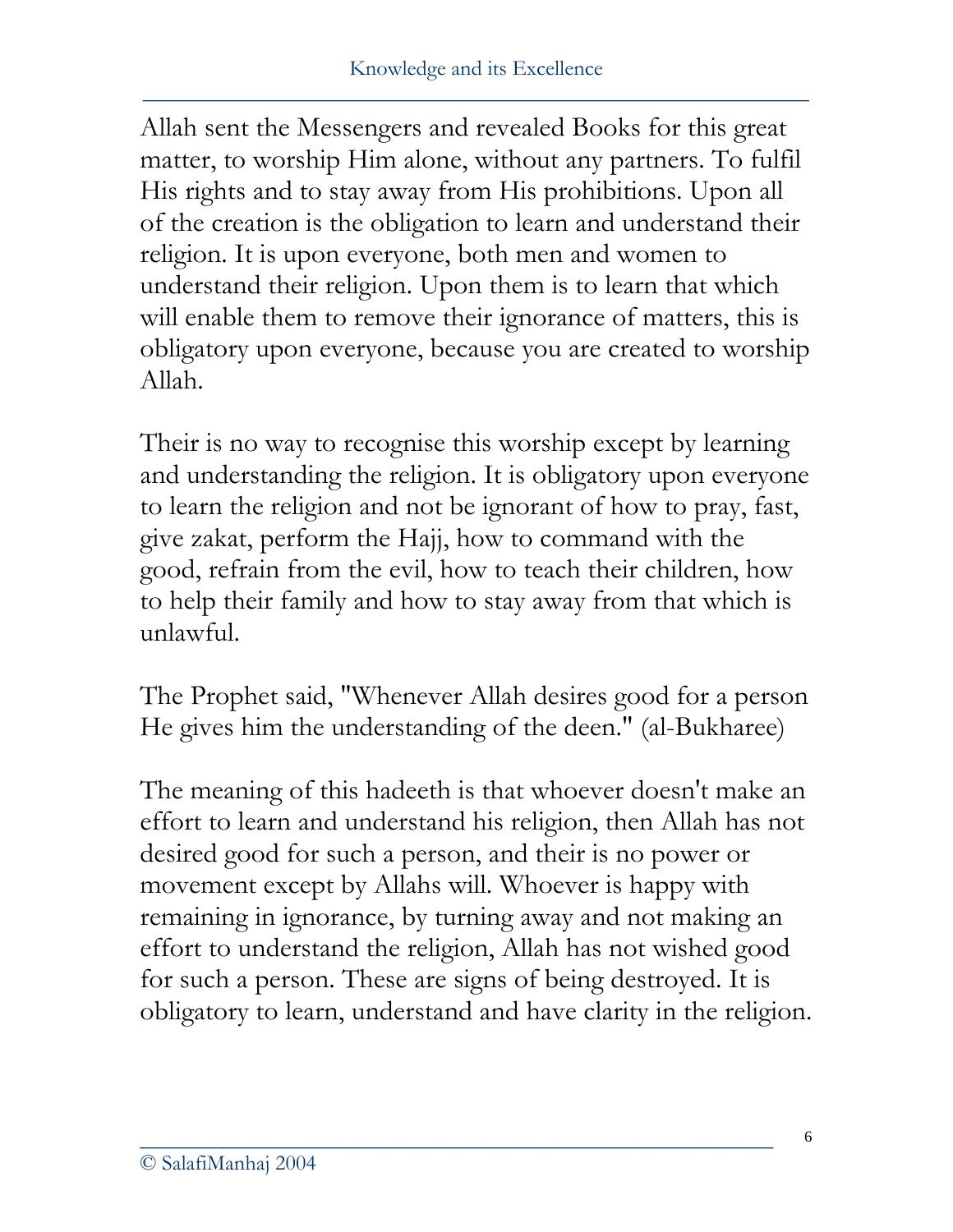The Prophet said, *"Whoever treads a path seeking knowledge, Allah will make easy for him a path to paradise."*

Nobody who attends a gathering in the houses of Allah, whereby the Qur'an is recited and studied between them, except that tranquility and mercy will descend upon them. It is obligatory upon everyone to learn, understand and be upon clarity in the religion, this is achieved by contemplating the Qur'an and Sunnah, by being present at the circles of knowledge, asking the people of knowledge, listening to lessons and beneficial tapes, by every possible way. My advice to everyone is to benefit from the Qur'an, so that you know that which Allah has obligated upon you and to stay away from His prohibitions. This obligation is a great one. You are created and commanded to worship Allah, it is obligatory upon you, and there is no path to recognise this worship except with knowledge, by learning and understanding the religion, until you know your obligations, to act according to them, and to know that which Allah has made unlawful for you, so that you avoid it.

The greatest obligation, and most important, is to actualise the Oneness of Allah by worshipping Him alone and being sincere towards Him. The meaning of La ilaha illallah is that there is no god worthy of worship except Allah. Upon you is to recognise this meaning, believe in it and know with certainty, that worship is for Allah alone, as Allah says,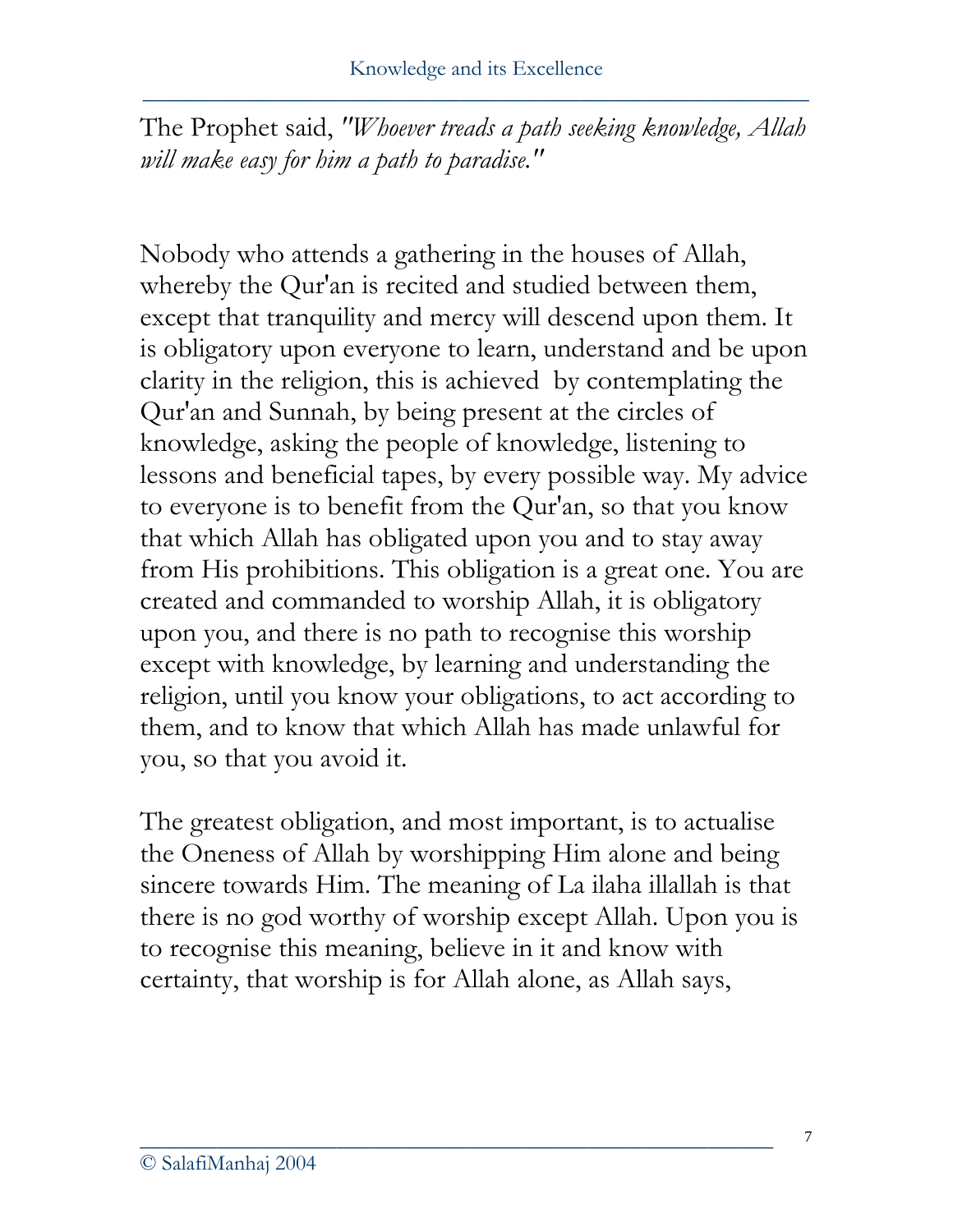**"That is because Allah is the truth, and what they invoke besides Him is baatil (falsehood). And verily Allah, He is the Most High, the Most Great."**  *Surah al-Hajj 22:62* 

**"And your Lord is One so submit to Him."**  Surah al-Hajj 22:34

**"And your Lord is One, there is no God but Him, He is the Most Merciful, the Most Kind."**  Surah al-Baqarah 2:163

**"Know that none has the right to be worshipped except Allah and seek forgiveness for your sins, and for the believing men and believing women."**  Surah Muhammed 47:19

**"Allah bears witness that none has the right to be worshipped but Him, and the angels and those having knowledge (bear witness), He maintains His creation with Justice. There is no God but He, the All-Mighty, the All Wise".**  Surah al-Imran 3:18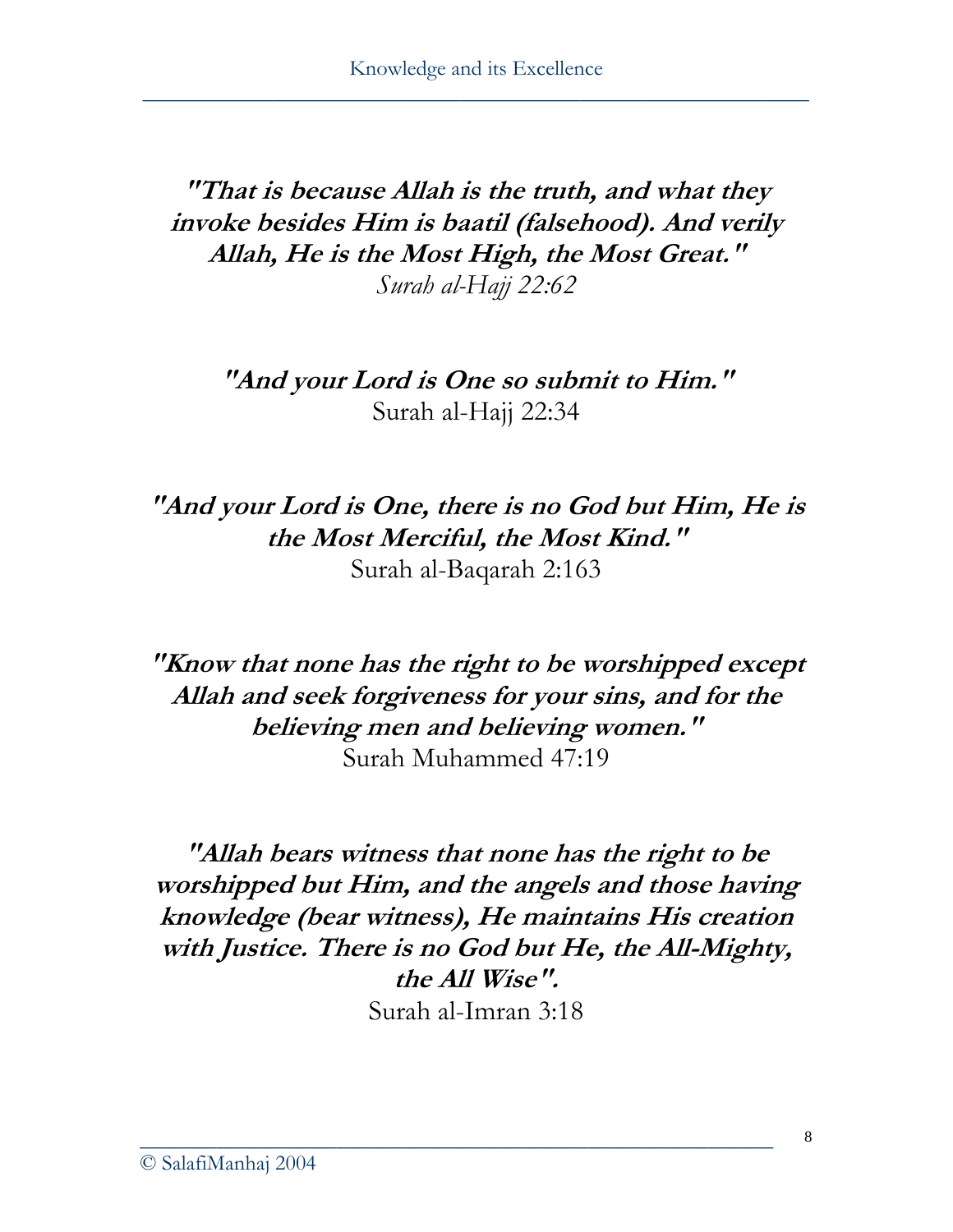Upon you is to know the meaning of the kalimah (declaration of faith) La ilaha illallah, which is, there is no god worthy of worship except Allah. Whoever worships other than Allah, from idols, stones, trees, prophets, angels or jinn or other than them, then all of it is false, everything worshipped other than Allah is false, as Allah says,

**"That is because Allah is the truth, and what they invoke besiedes Him is baatil (falsehood). And verily Allah, He is the Most High, the Most Great."**  Surah al-Hajj 22:62

The mushrikoon (idol worshippers) worshipped along with Allah, pictures and idols, from stones, trees and stars, they worshipped the dead from amongst the pious and other than them. Allah sent messengers to oppose these acts of Shirk (worshiping others with Allah). He sent all the messengers with the purpose of warning against Shirk.

He says,

#### **"And verily we have sent among every ummah (nation) a messenger proclaiming, "Worship Allah, and avoid Taghut" (false dieties)**  Surah An-Nahl 16:36

The seal of the Prophets and the most noble, was the Prophet Muhammed, whom He sent to call people to the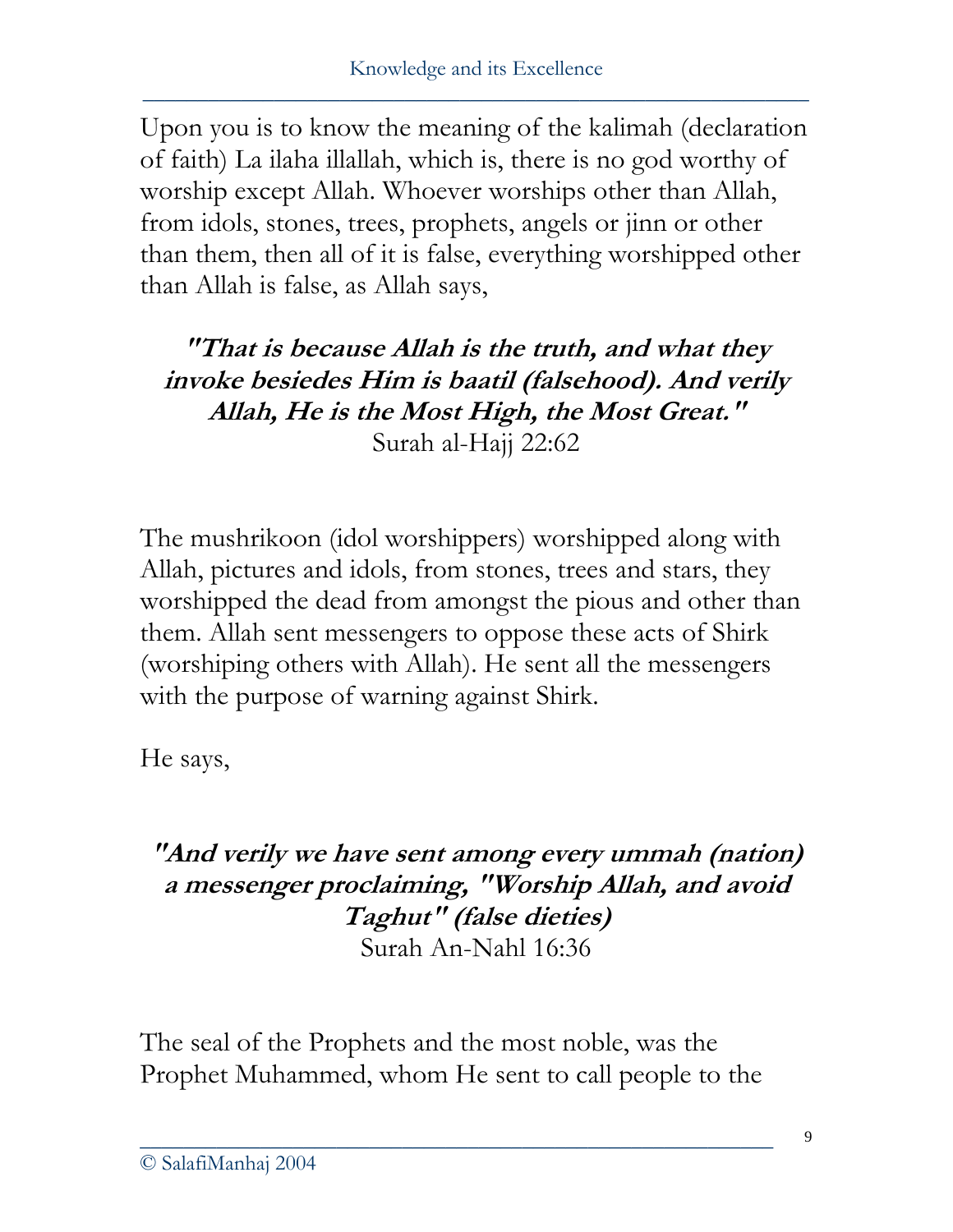Tawheed of Allah, and warn from Shirk, to command them with obedience to Allah, prevent them from sins, and he narrated to them the great narrations about the Prophets. Allah revealed to him the Qur'an in which are narrations about the Prophets and their nations. Allah helped his followers upon His obedience and destroyed those who opposed Hs commands.

The Prophet said, *"The example of guidance and knowledge with which Allah has sent me is like abundant rain falling on the earth, some of which was fertile soil that absorbed rain-water and brought forth vegetation and grass in abundance. (And) another portion of it was hard and held the rain water and Allah benefited the people with it and they utilised it for drinking, (making their animals drink from it), and to irrigate the land for cultivation. (And) a portion of it was barren which could neither hold the water nor bring forth the vegetation (then that land gave no benefits)). The first is the example of the person who comprehends Allahs religion and gets benefit which Allah has revealed through me and learns and then teaches it to others. The last is the example of a person who does not care for it and does not take Allahs guidance revealed through me (He is like that barren land).* (al-Bukharee)

The ones who understand, teach and learn the religion are like the fertile earth, which the rain water reaches and brings forth vegetation and grass. This is the example of those who understand the religion and teach the people, and they are the scholars and callers to guidance. From amongst them are those like the rain which falls on the fertile soil and brings forth vegetation, because they learn and teach the people. And a group of scholars is like the rain which falls on the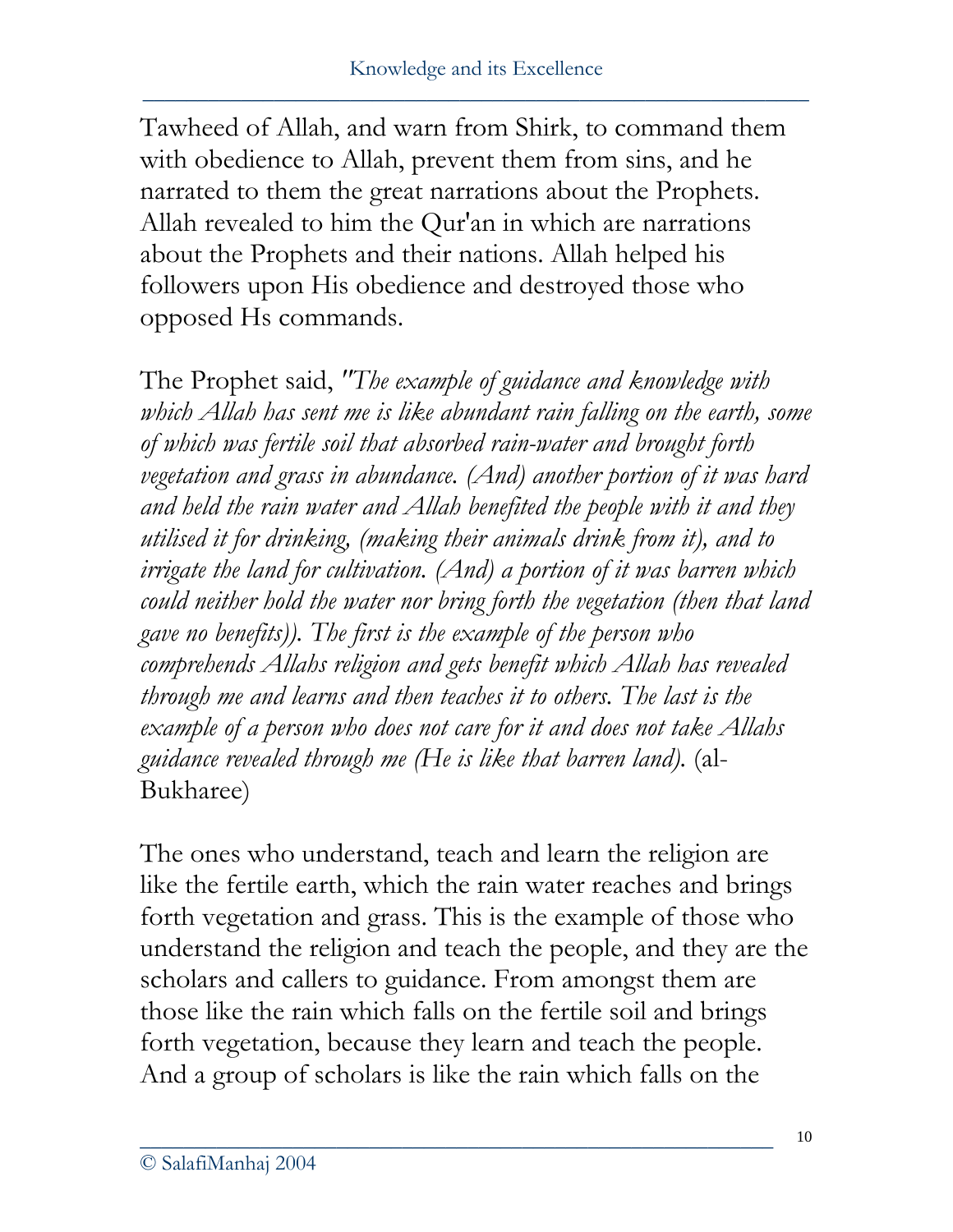hard portion of earth which holds the water, they spread their knowledge by teaching the people and providing them with clarity by explaining to them the meanings of the Quran and Sunnah. The last group mentioned in the hadeeth, which is the majority of people, do not benefit from the what the Messengers came with, neither do they benefit from the words of Allah or His messenger, rather they are ignorant and heedless. They have neither knowledge nor guidance. Allah says about them in the Quran,

#### **"And most of mankind will not believe even if you desire it eagerly."**  Surah Yusuf 12:103

## **He says, "And indeed Iblis (Satan) did prove true his thought about them: and they followed him all except for a group of true believers."**

Surah Saba 34:21

#### **He says, "If you obey most of those on the earth they will mislead you from Allahs path."**  Surah al-An'am 6:116

It is obligatory upon you O Abdullah and Amatullah to understand the religion and to know the worship you have been created for, as Allah says,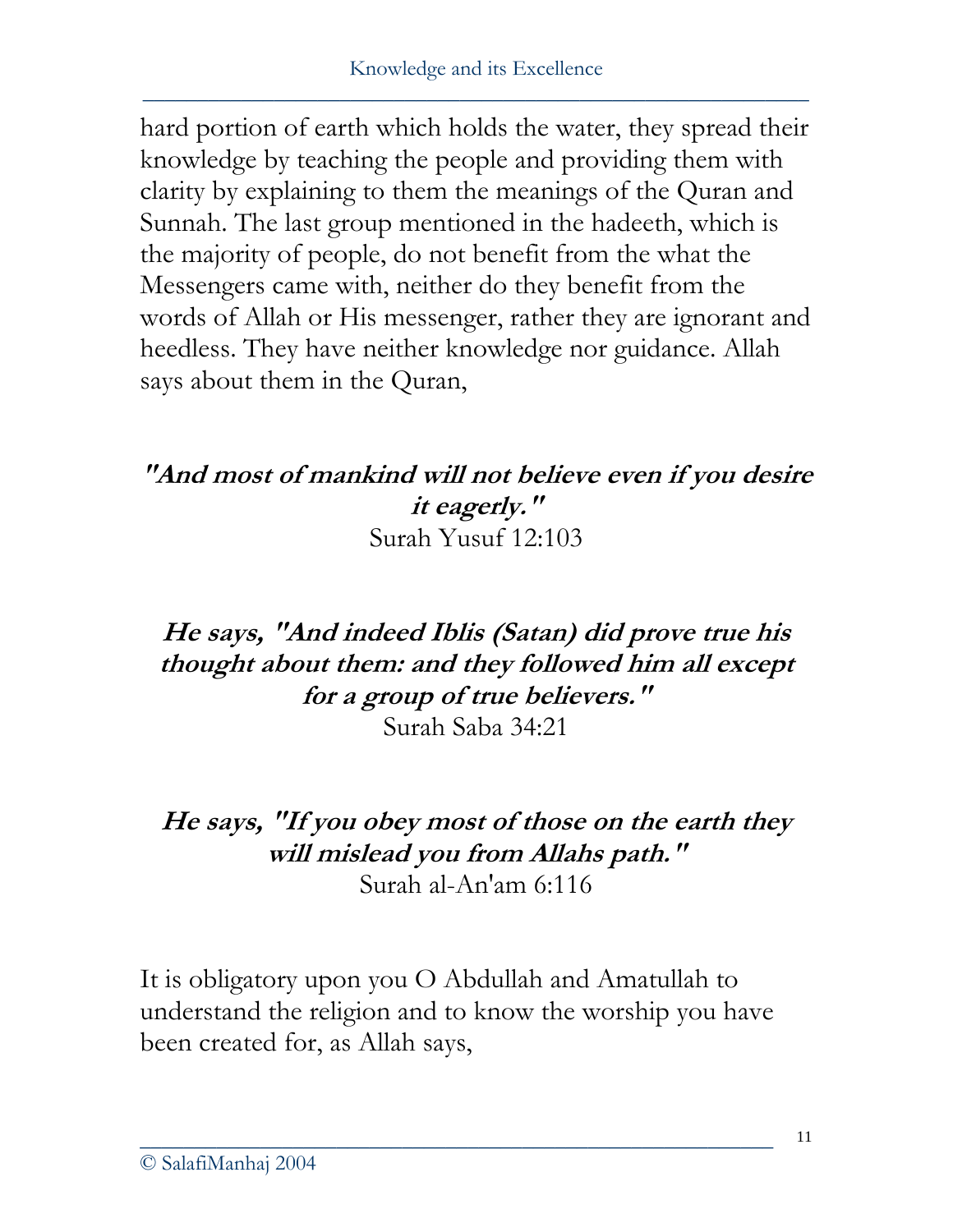#### **"And I have not created the Jinn and mankind except for my worship"**  Surah Zaariyat 51:56

This is the reason for your creation, this is righteousness, piety, guidance, Eamaan and islam.

Allah says,

### **"Indeed the religion with Allah is Islam."**  Surah 3:19

## **"O you who believe, believe in Allah and His messenger and the Book which He has sent down to His messenger."**

Surah an-Nisaa 4:136

The Prophet said, *"Eamaan is that you believe in Allah, His angels, His books, His messengers, the final day, and al-Qadar (divine destiny), its good and its bad."* (al-Bukharee and Muslim)

*"Eamaan is made up of 73 parts, its highest part is testifying their is no God worthy of worship except Allah, and its lowest part is to remove anything harmful from the path, and modesty is a part of Eamaan."* (al-Bukharee)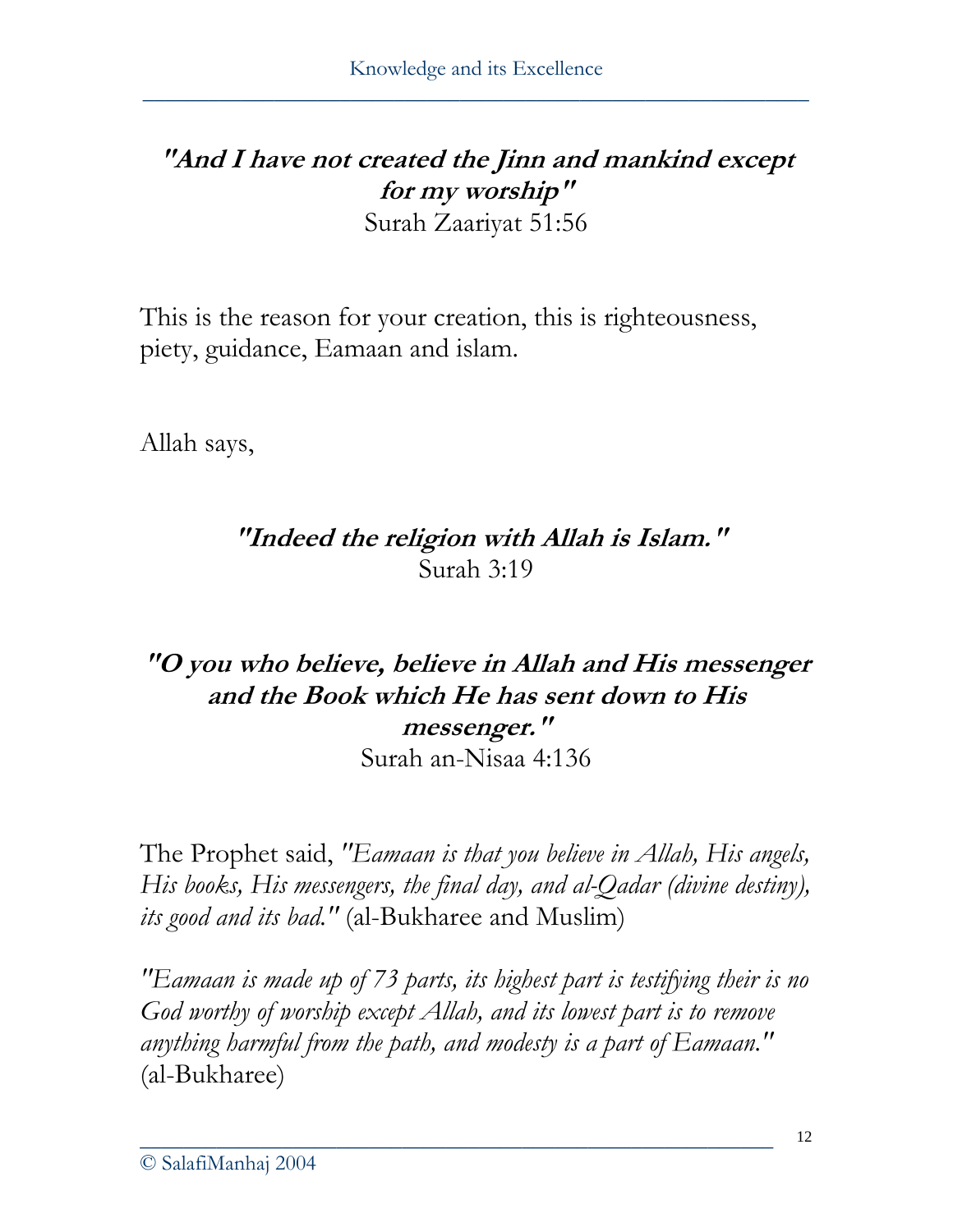This Eamaan is the religion and guidance, it is the worship you have been created for. It is obligatory on creation to pay attention and take heed of the Qur'an and Sunnah, and to understand it until everyone knows the worship they have been created for, until they know what Allah has made obligatory upon them, until they recognise Shirk, which is the greatest of sins, to know its branches, so they can refrain from it.

The Prophet said, *"Whoever guides to good, for him is the reward of the one who performs that good."*

The Prophet said, *"Whoever calls towards guidance, for him is the reward of the one who performs that good, without any loss (in reward), and whoever calls towards misguidance for him is the sin of the one who follows him (in misguidance)."* (al-Muslim).

So you, O slave of Allah guide towards the good, with knowledge and understanding of the religion with your fellow Muslims, by way of books and tapes. Do not fall short but rather strive in this great matter.

Allah says,

**"And help one another upon Birr (righteousness) and Taqwaa (piety)."**  Surah al-Ma'ida 5:2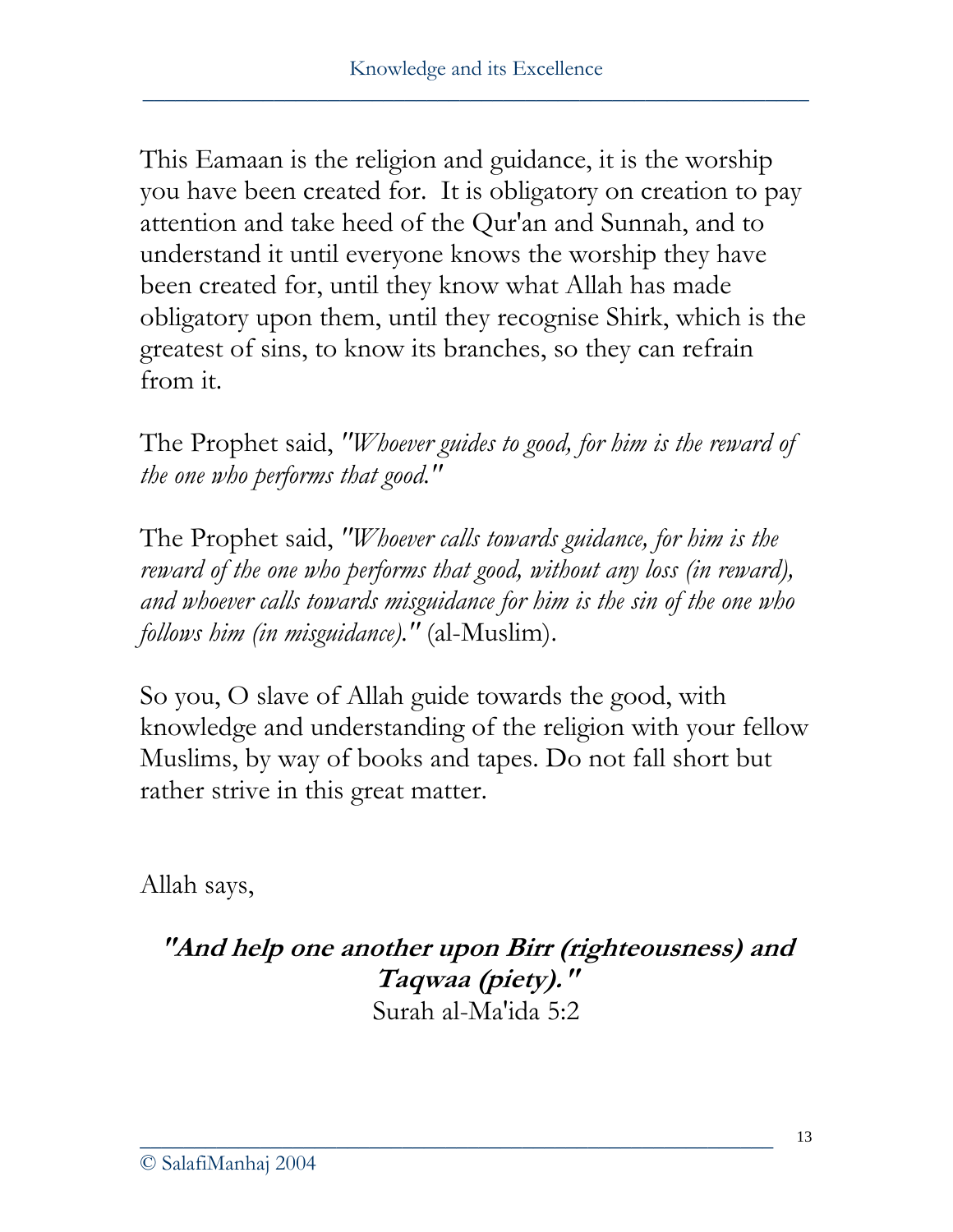He says,

### **"Except those who believe and do righteous deeds and help one another in truth and patience."**  Surah al-Asr 103:3

# **"The believers, men and women are auwliyaa (friends) to one another, they command with what is good and forbid the evil."**

Surah Tawbah 9:71

It is obligatory upon everyone to help each other on birr (righteousness) and taqwaa (fear of Allah), advising one another so that you can understand the religion upon clarity, until they know what Allah has made obligatory upon them, and that which Allah has made unlawful for them, until they worship Allah upon clearness and insight.

Also, the Muslim teaches his family, his children, wife and parents, relatives and those in his house, he should guide them towards good and warn them from evil.

**Allah says, "O you who believe save yourselves and your families from a fire whose fuel is men and stones."**  Surah Tahrim 66:6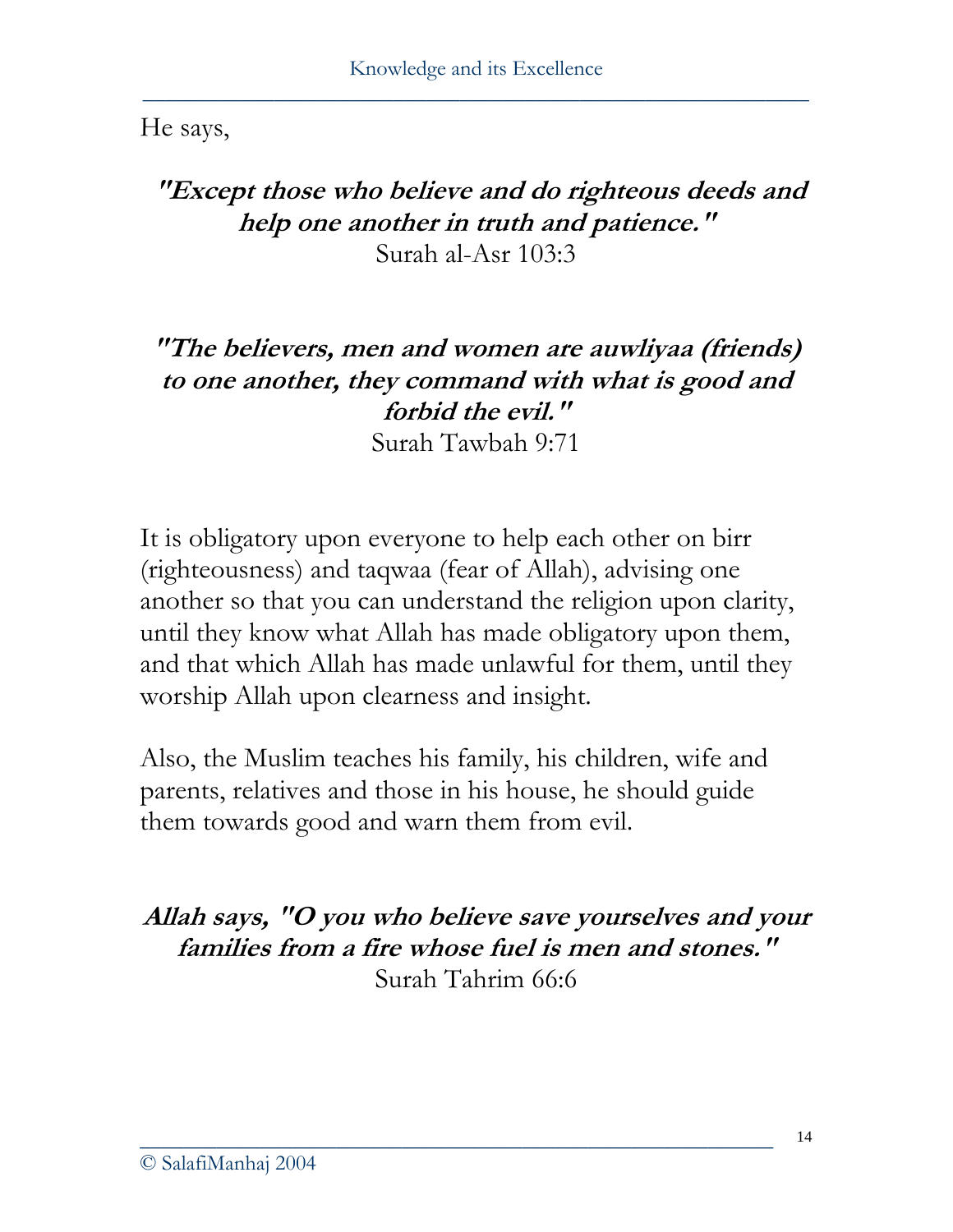#### **"Command your family with prayer and be patient upon it."**  Surah Ta Ha 20:132

#### **"By time Man is in loss, except those who believe and do righteous deeds and help one another on truth and patience."**  Surah al-Asr

Call towards good, guide and teach them. It is obligatory upon everyone to help one another in this great matter, upon righteousness and piety. Everyone should give naseeha (sincere advice) to his family, friends, those whom he sits with, by teaching them, calling them to Allah, commanding them with good and prohibiting them from evil.

The Prophet said, *"The deen is naseehah (sincerity), the deen is naseeha, the deen is naseehah, it was said, to whom O messenger of Allah? he responded, to Allah, to His book, to His messenger and the leaders of the Muslims and the general Muslims."* (al-Bukharee)

It is upon you to offer naseehah (sincere advice) wherever you may be. The most important thing is to pay close attention to the great Qur'an, for you to ponder and understand it. In it is guidance and light. It is Allahs speech, revealed, not created. It is obligatory to contemplate and ponder it.

\_\_\_\_\_\_\_\_\_\_\_\_\_\_\_\_\_\_\_\_\_\_\_\_\_\_\_\_\_\_\_\_\_\_\_\_\_\_\_\_\_\_\_\_\_\_\_\_\_\_\_\_\_\_\_\_\_\_

Allah says,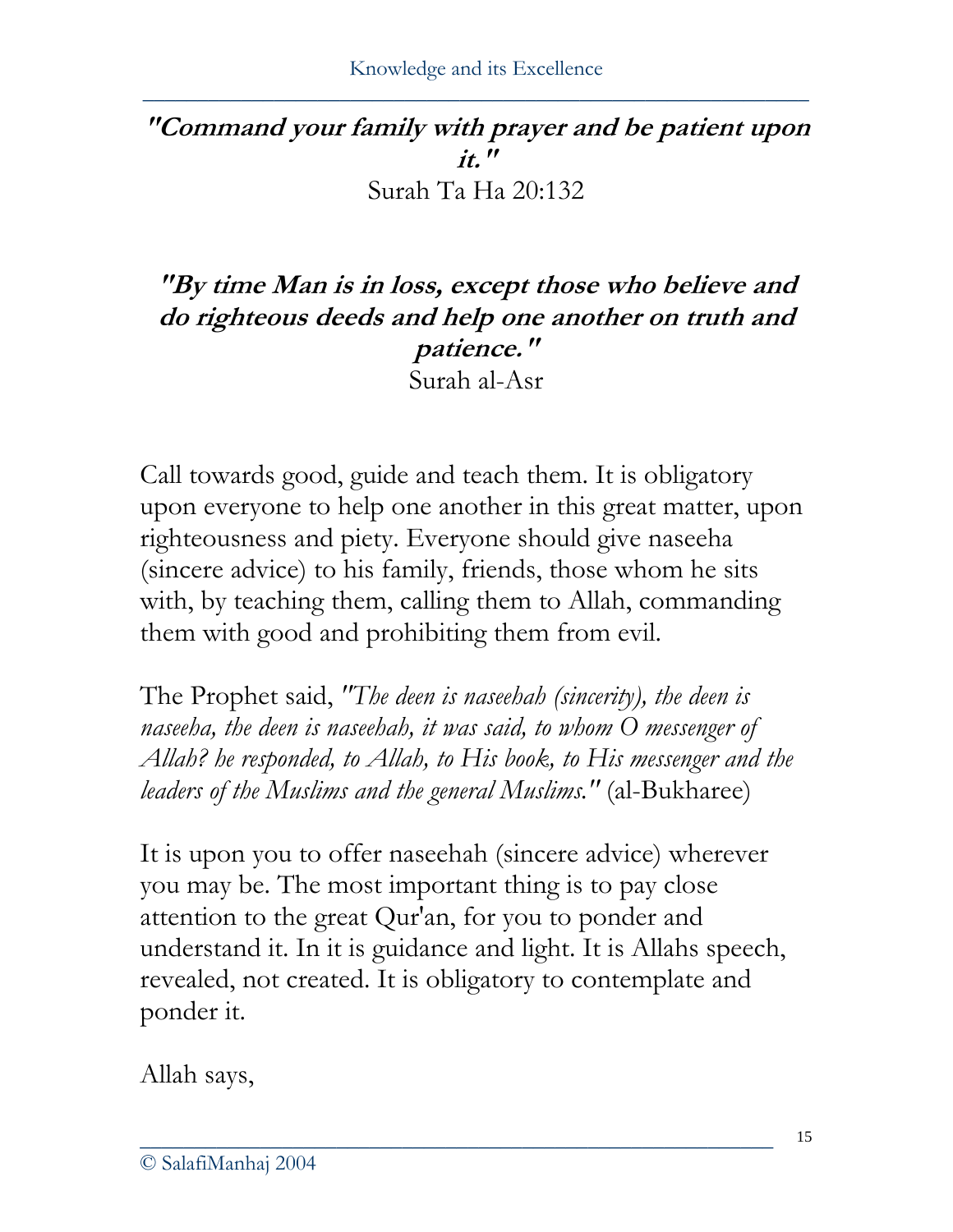## **"We have revealed the Book (Qur'an) as an explanation for everything, and a guidance and mercy and glad tidings for those who have submitted themselves to Allah."**

Surah an-Nahl 16:89

## **"Do they not contemplate the Qur'an, had it been from anyone other than Allah, they would have found in it many contradictions."**

Surah an-Nisaa 4:82

It is obligatory to contemplate the Qur'an so that you know what Allah has obligated upon you and that which He has made unlawful, and for you to know the narrations of the Prophets and Messengers. So that you know the one who disobeys Allahs commands and exceeds His boundaries is upon great danger, and so that you recognise the nations that Allah punished in this world and that are in the fire. From amongst them, the people of Nuh, Hud, Salih, Shuayb, Loot and Musa. The people of Hud were destroyed by a fierce wind, the people of Nuh were drowned, Thamud were destroyed by the Shout, the people of Loot were pelted with stones of baked clay and swallowed up by the earth. You have to be weary and in fear of the punishment of Allah, to know about your obligations and to stay away from your prohibitons. And to ponder the Qur'an,

\_\_\_\_\_\_\_\_\_\_\_\_\_\_\_\_\_\_\_\_\_\_\_\_\_\_\_\_\_\_\_\_\_\_\_\_\_\_\_\_\_\_\_\_\_\_\_\_\_\_\_\_\_\_\_\_\_\_

As Allah says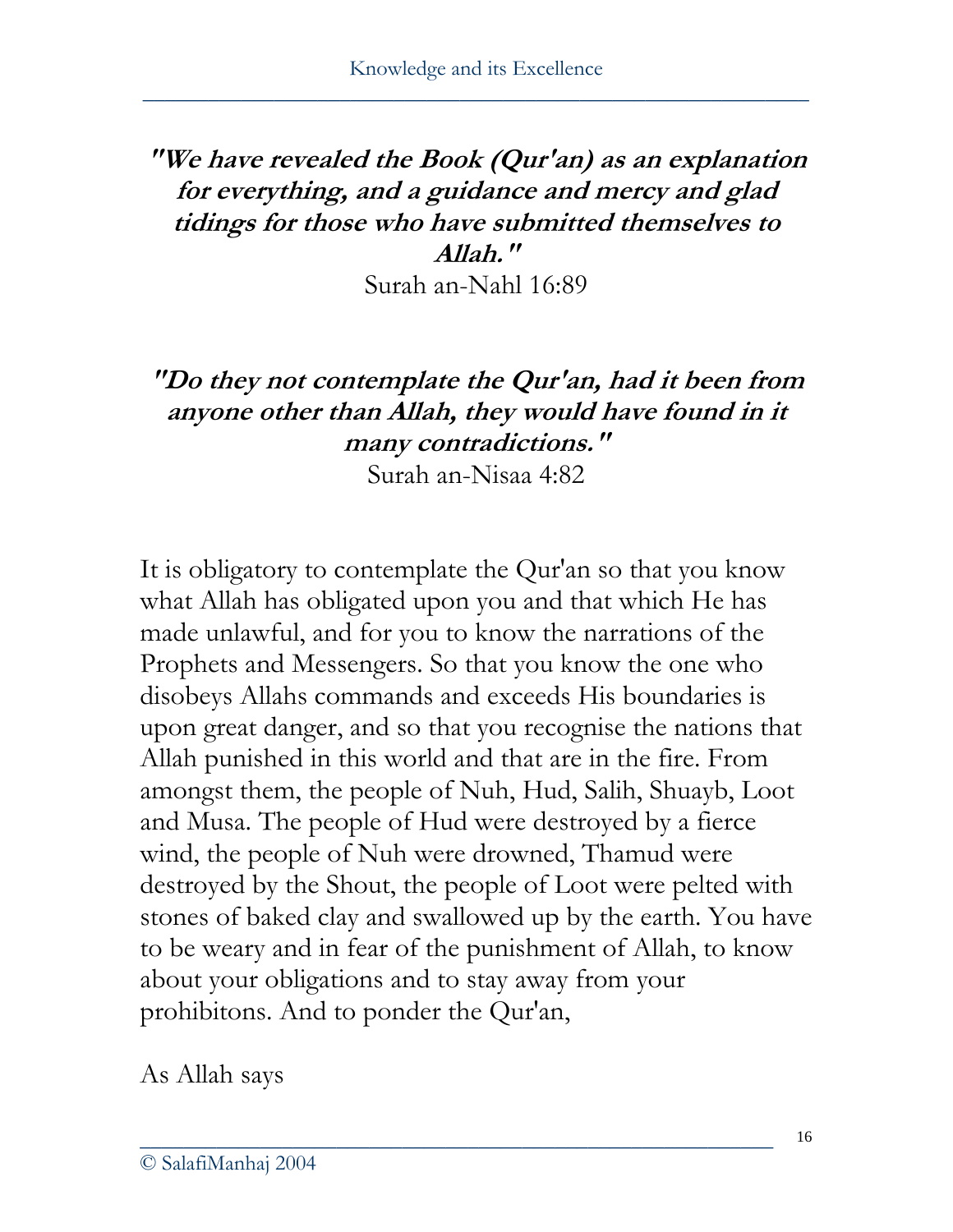### **"This Qur'an guides to the right."**  Surah Israa 17:9

In the Qur'an is guidance and light, read it by looking at the book itself or by memory, ponder it until you know the legislations of Allah and what Allah intends by it. It is by pondering, understanding and contemplating the ayat and hadeeth that the believer benefits by it, and becomes upon clarity and insight in his religion. He should ask the people of knowledge about matters which he is unsure about,

As Allah says,

#### **"Ask the people of knowledge if you do not know."**  Surah an-Nahl 16:43

This is the way to saviour. It is upon the scholars to explain and teach the people the religion, this is obligatory upon them. The concealment of knowledge is a grave matter.